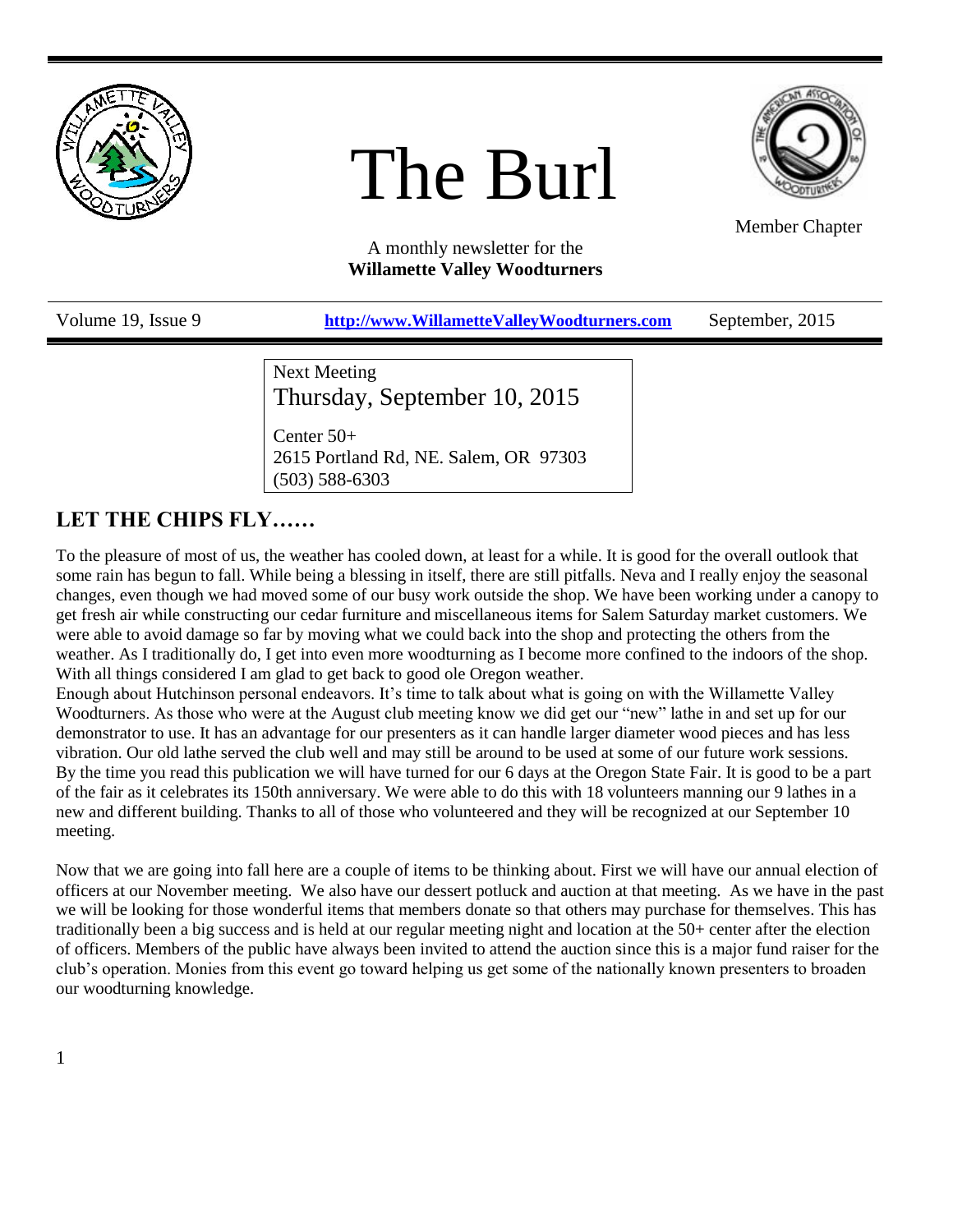Remember to bring show and tell items on the 10th as there is a drawing and also a best of show vote to win a gift certificate. Only those members who enter an item are eligible to win. Looking forward to seeing ya'll on the 10th of September.

Bob Hutchinson, WVW President

| <b>August Treasurer's Report</b><br>By Henrik Åberg |           |                                 |           |
|-----------------------------------------------------|-----------|---------------------------------|-----------|
| <b>Beginning Balance</b>                            | \$5808.21 |                                 |           |
| <b>August Income</b>                                |           | <b>August Expenses</b>          |           |
| Glue sales                                          | \$25.00   | Newsletter expenses             | \$24.42   |
| Raffle ticket sales                                 | \$52.00   | Alan Carter reimbursement       | \$2405.00 |
| Sales of club's Oneway lathe                        | \$400.00  | Web hosting fees                | \$170.00  |
| New members $(2 * 15)$                              | \$30.00   | Shop fees for Alan Carter class | \$250.00  |
| Alan Carter class $(5 * $220)$                      | \$1100.00 | Postage                         | \$9.80    |
| Tool sales (Protractor, etc.)                       | \$18.00   |                                 |           |
| Membership renewal (for 2016) \$35.00               |           |                                 |           |
| <b>Total August Income</b>                          | \$1660.00 | <b>Total August Expenses</b>    | \$2860.10 |
| <b>Ending Balance</b>                               | \$4608.11 |                                 |           |

## **Membership Report**

by Henrik Åberg Two new members joined since last month: The club now has **105** members.

## **Club Business Current & Upcoming Events**

## **September Demo, Jay Shepard**

Air Brush Magic September 10, 2015

In September, **Jay Shepard** from Olympia, WA will join our group to demonstrate the techniques he has developed with a standard *air brush* and water based acrylic finishes. 'Magical' is the word that comes to mind as you look at his pieces which tend to float in space. A total 'WOW' factor.

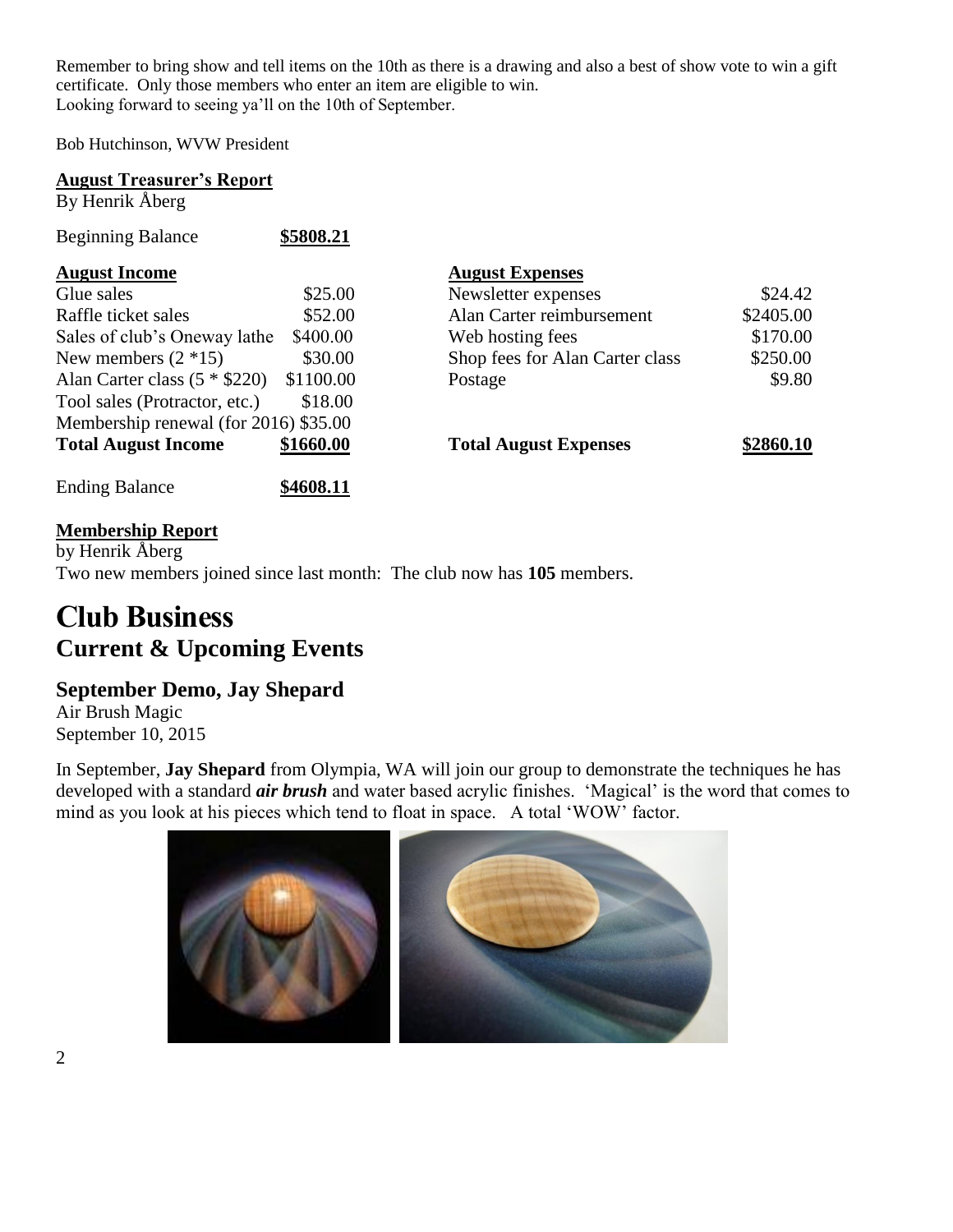Jay attended Central Washington State receiving his BA in Art. Continuing with his passion, Jay received his Masters of Fine Art from Arizona State University. In the beginning of his career, the term 'starving artist' did not appeal to Jay. So after graduating, he quickly realized he needed to get a 'real' job. Working for the Washington State Department of Ecology, he has helped develop award winning programs of waste reduction and recycling.

Recycling is more than just a plaque on the wall for Jay. He takes recycling into all aspects of his art. Using locally available wood and calling it 'urban salvage,' Jay recycles scrap or rejected wood and transforms it into something more attractive, an art piece!

## **October Demo, Dale Larson**

Turning a Bowl October 8, 2015

Our October 8<sup>th</sup> demonstrator will be Dale Larson, who turns bowls made from local hardwoods such as Big Leaf Western Maple, Pacific Madrone, and Oregon Black Walnut.

Beautiful as well as functional, Dale's creations are admired by collectors around the globe and frequently selected for wedding presents and corporate gifts.



Dale lives and works in Gresham, OR and is a founding member of the Portland area Cascade Woodturners. He has been a member of the American Association of Woodturners (AAW) for over 20 years and he frequently demonstrates his bowl and sphere turning techniques to AAW clubs throughout the US.

Dale does a great job with demo's, so please circle the date and plan to attend.

## November will be our annual auction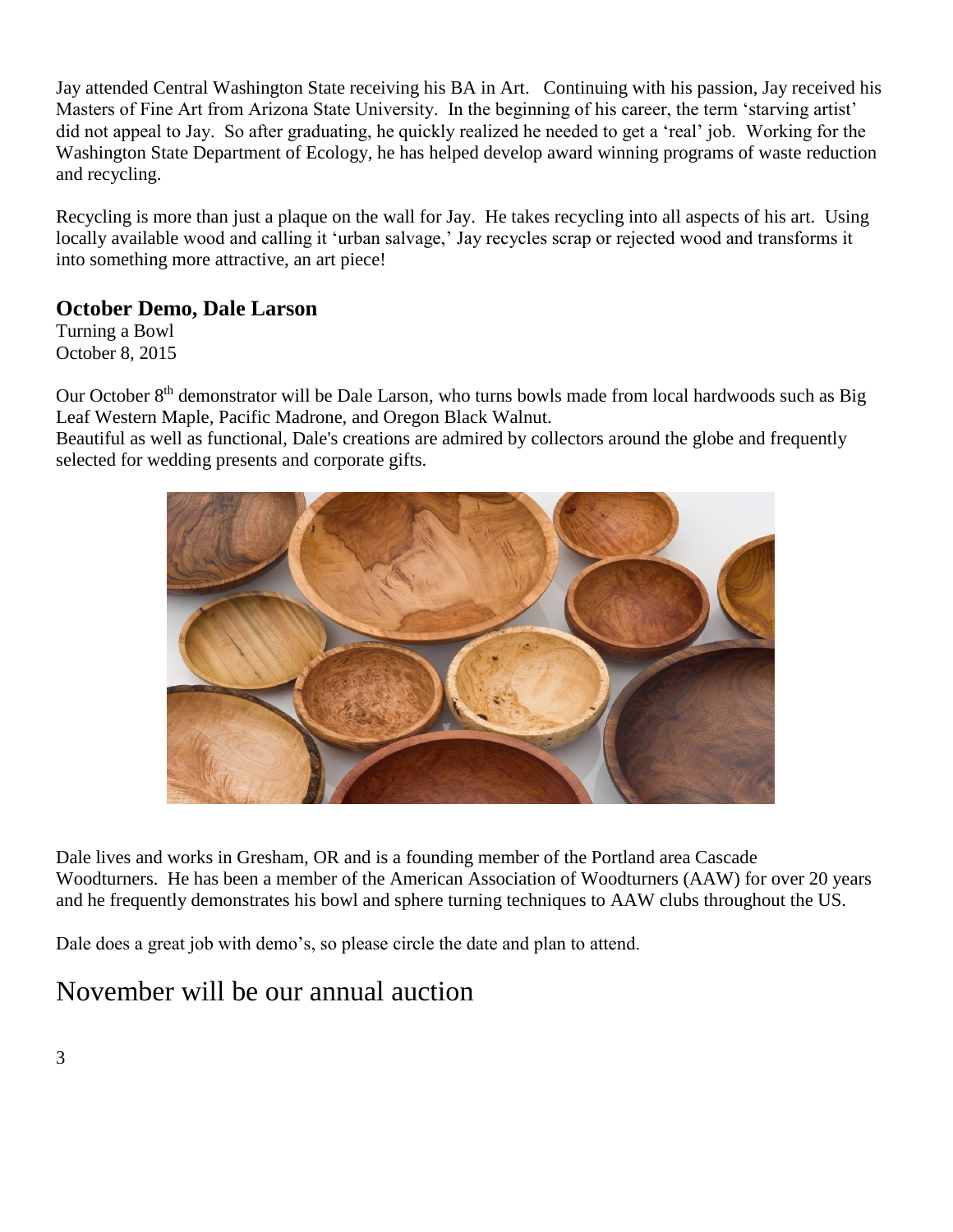## **Instant Gallery**

Each month you have a chance to show off and tell about your skill and woodturning efforts. All you need to do is bring a piece and fill out the short label telling about the piece. A renowned turning critic will give you their opinion about the work and you may even walk away with a nice gift certificate from Craft Supplies USA. Be sure to bring something to show at the next meeting.



The instant gallery table was full of interesting and beautiful work at the August meeting. Amongst the fine work were lamps, honey pot, insulated coffee travel mugs, and bowls both segmented and natural edged. We were fortunate to have Alan Carter assisting with the gallery critique. Darren Wellington's class time in Utahpaid dividends as his closed maple burl vessel received the people's choice award – Great Job Darren!

## Membership Rewards

### **Library**

A friendly reminder to members with books and /or videos checked out from the library. Please return them at this next meeting.

#### **Wood Gathering**

Sign-up sheets will be available to indicate your availability to help with wood gathering. Anyone who learns of a tree or log that is available to the club should notify Jerry Lelack (503 510-1577) or Bob Hutchinson (503 508-3279). The intent is to gather wood, process it to usable pieces, store it at the home of Terry Gerros, and then make it available to members. Terry can be reached at 503 580-5013.

#### **From Terry Gerros**:

I am a distributor for Stick Fast CA glue, Sharpfast Sharpening systems, and the Holdfast vacuum chucking system. If you have an interest in these products, give me a call or send me an email for details.

### **Supplies**

The club purchases a few supplies in bulk and sells it to members at club cost. We routinely have superglue (\$5), black or brown superglue (\$10) accelerator (\$6) and Anchor Seal (\$10/gal). The club purchased a small supply of half round protractors (\$6) used to measure the angle ground on a tool, and depth gauge (\$5). Bob Quadros will have the resale items still available at the meeting. Please bring the correct change for the items you want.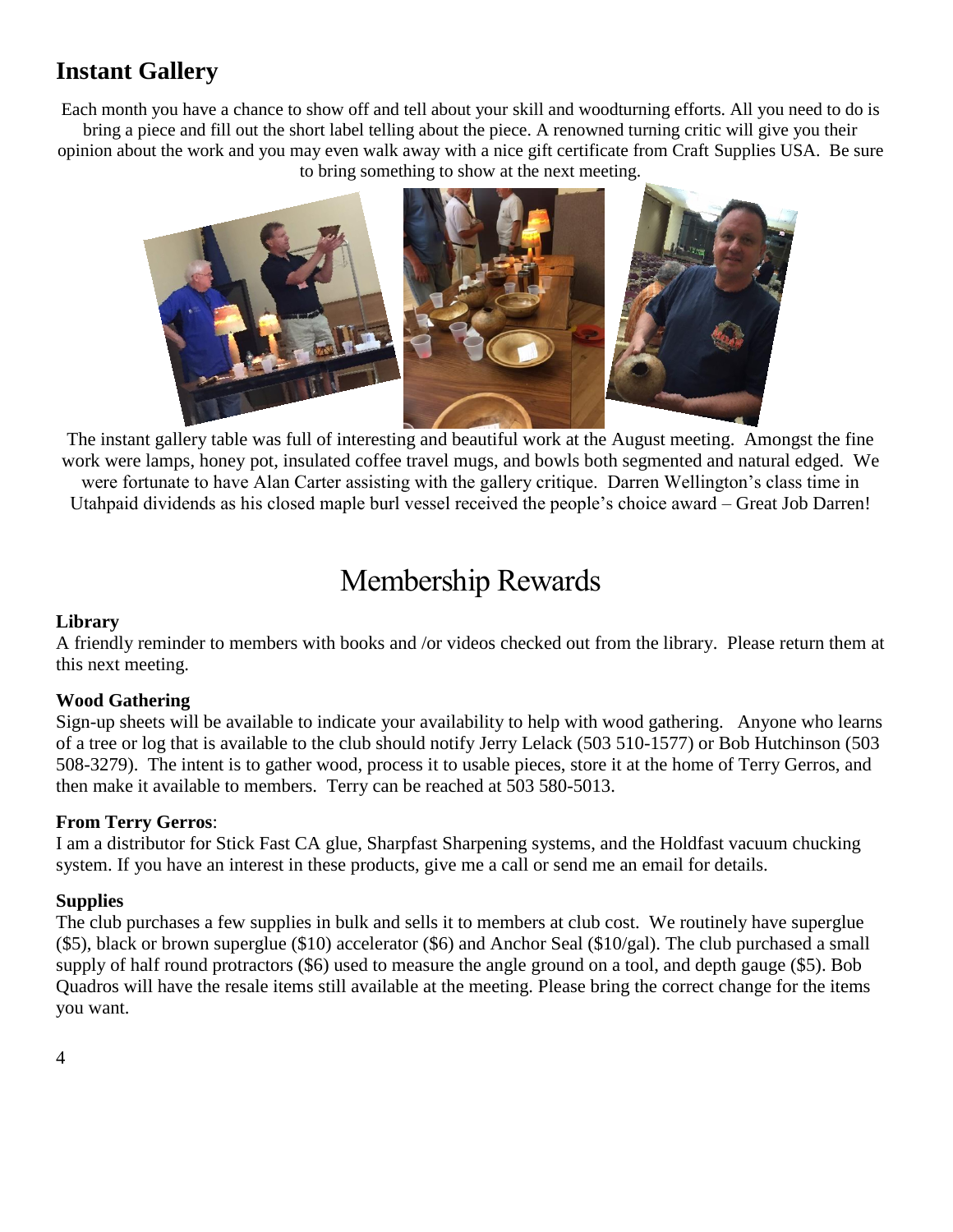#### **Club Member Discounts**

 From Jeff Zens: The club's Craft Supply order will be going out on **September 14th** if our order equals or exceeds \$1,000. Craft Supply gives us a 10% discount plus free shipping in all items, and occasional additional discounts on certain other items and quantity purchases. If you order from the sales items, you will receive the club discount in addition to the sale discount, making many items available at very attractive prices. When filling out the web site order form, please use the item number and complete item description from Craft Supply's web site. Do not use an old catalog item number, as these might not be current. Occasionally, Craft Supply is out of an item, and I'm notified that it is on back-order. I will assume that if an item is ordered, it's wanted as soon as it becomes available. If you do not want an item if it is back-ordered, make that comment in the "Notes" column on the club's order page on the web site. I work with Craft Supply to have back-ordered items shipped directly to the member's home address ad no additional cost. For this to work effectively, the entire order must be paid for when your in-stock items are picked up. While I'm not equipped to accept credit cards, cash or check are both fine.

Contact me with any questions at [jeffzens@custombuiltfurniture.com.](mailto:jeffzens@custombuiltfurniture.com.)

- Club members are registered with Klingspor's Woodworking Shop at [www.woodworkingshop.com](http://www.woodworkingshop.com/) or 800-228-0000, they have your name and will give you a 10% discount.
- Hartville Tool will give club members a 20% discount for the next year and a 15% discount after that: [www.hartvilletool.com](http://www.hartvilletool.com/) or 800-345-2396
- If you show your club card at checkout time to the cashier at Woodcraft in Tigard they will give you a 10% discount (may not apply to some machinery).
- Exotic Wood is offering a discount of 15% off any orders placed at: [www.exoticwoodsusa.com](http://www.exoticwoodsusa.com/) . (This includes sale items and free shipping on orders over \$300). Use promo code ewusaAAW
- Gilmer Wood now offers our club a 10% discount on purchases made there. If you haven't been to Gilmer's, it is well worth the trip to Portland, if only to make your mouth water and make you cry if you leave empty handed.
- North Wood Figured Wood can be viewed at North Woods Figured Wood. Here's our website [www.nwfiguredwoods.com](http://www.nwfiguredwoods.com/). Please take a look! We're happy to offer you our courtesy 15% discount. Anyone from our club can simply type in "WOODTURNERS" at check out to receive the sale price. No minimum purchase. We've got beautiful Big Leaf Maple, Black Locust, Madrone, White Oak, Ash, Elm and Yew.....turning blanks, slabs, burls and lumber.

Club happenings in our area

(Please visit the club's website listed below for additional information)

Northwest Woodturners (Beaverton, OR) <http://www.northwestwoodturners.com/> Meet first Thursday at Franklin High School Cascade Woodturners (Portland, OR)

<http://www.cascadewoodturners.com/> Meet Third Thursday at Franklin High School

Beaver State Woodturners (Eugene, OR) <http://www.beaverstatewoodturners.com/> Meet fourth Thursday at Woodcraft

Southwest Washington Woodturners (Vancouver, WA)